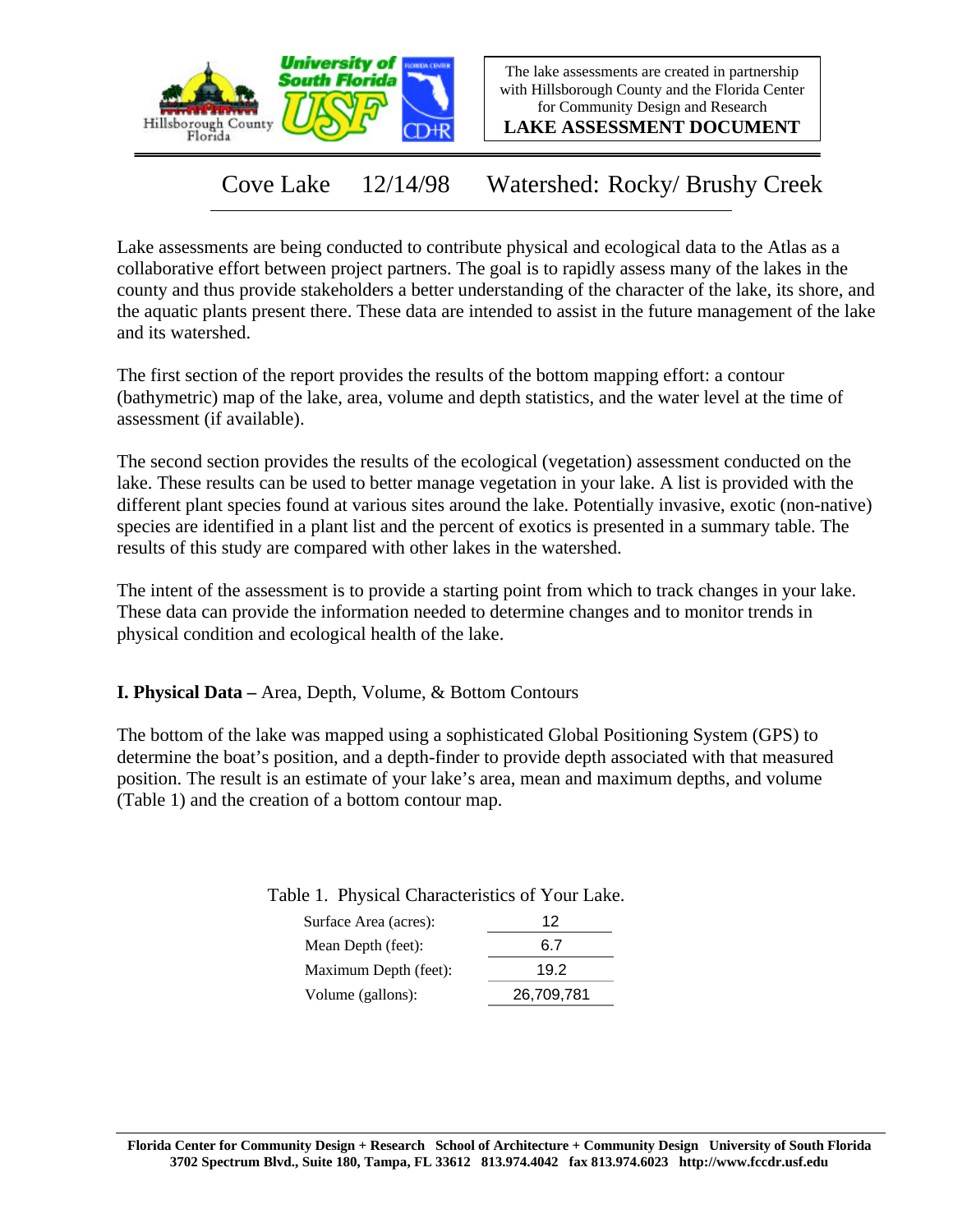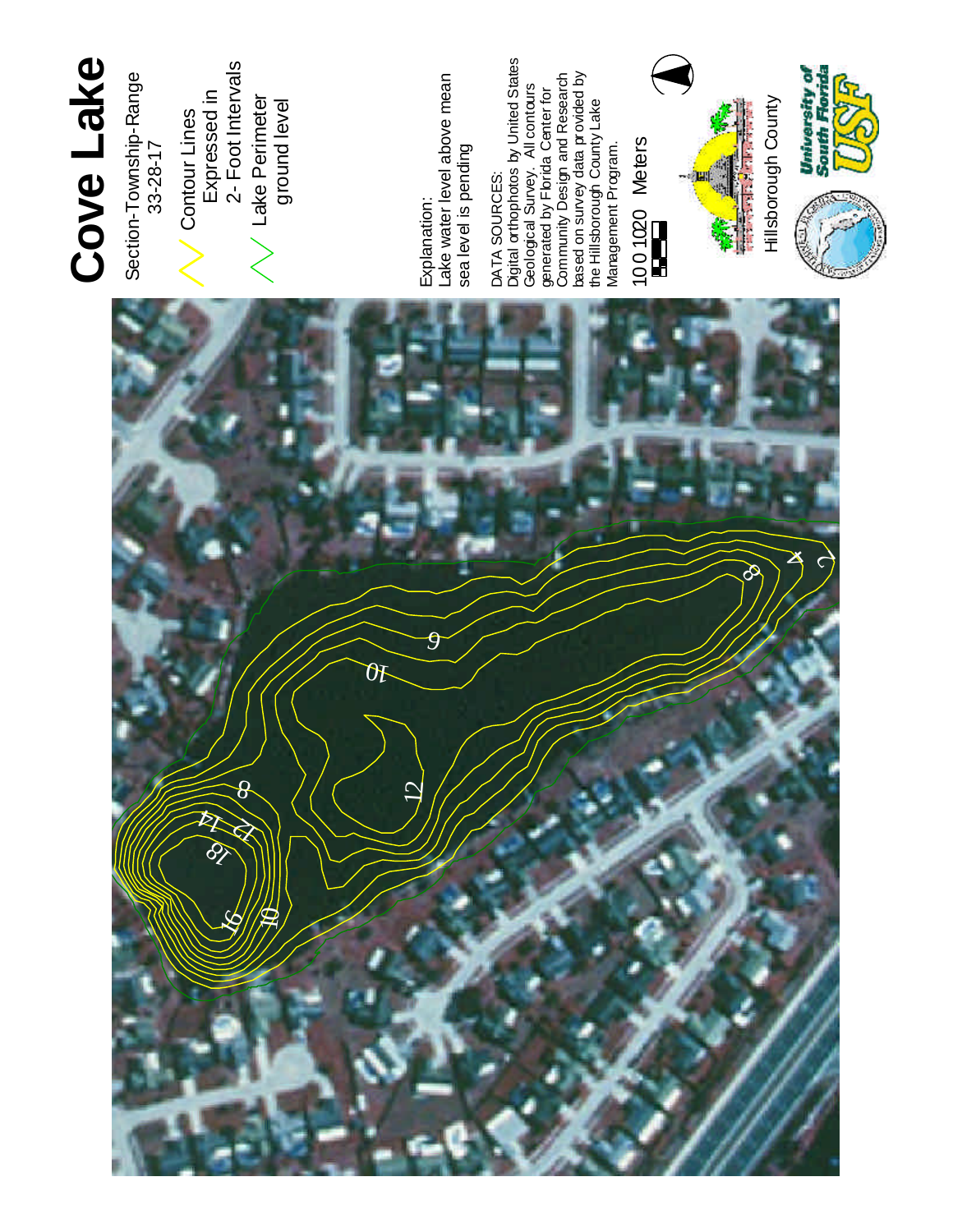

**LAKE ASSESSMENT DOCUMENT**

## Cove Lake 12/14/98 Watershed: Rocky/ Brushy Creek

## **II. Ecological Data**

Aquatic Plant Survey

Approximately equispaced sites are haphazardly mapped around the lake and the aquatic plants at each site are surveyed. The total number of species from all sites is used to approximate the total diversity of aquatic plants and the percent of invasive-exotic plants on the lake and in the watershed (Table 2). Many of these plants are considered ecologically harmful, as they tend to out-compete native species. Such "nuisance" plants can also make boating and other recreational activities difficult or impossible. The common and scientific names of plant species found on your lake are listed in Table 3.

> Table 2. Comparison of species diversity between your lake and other assessed lakes located within your watershed.

|                        |     | Cove Lake Rocky/Brushy Creek<br>(Average) |
|------------------------|-----|-------------------------------------------|
| Number of Taxa:        | 20  | 35                                        |
| Percent Exotic Plants: | 20% | 18%                                       |

Table 3. Botanical and common names of the most commonly found plants on your lake. Percent frequency (of occurence), habit (location where found), status (native or exotic), and EPPC status are provided.

| <b>Common Name</b>                     | $\mathfrak{u}$ . provided.<br><b>Plant Species</b> | Frequency | Habit     | <b>Status</b> | <b>EPPC</b> |
|----------------------------------------|----------------------------------------------------|-----------|-----------|---------------|-------------|
| <b>Alligator Weed</b>                  | Alternanthera philoxeroides                        | 100%      | Emergent  | Exotic        | Ш           |
| Manyflower Marshpennywort, Water Penny | Hydrocotyl umbellata                               | 80%       | Emergent  | Native        | <b>NL</b>   |
| Filamentous Algae, Algal Mats          | Algae, Filamentous                                 | 70%       | Floating  | Native        | NL.         |
| Water Primroses, Primrosewillow        | Ludwigia spp.                                      | 70%       | Emergent  | Unknown       | NL.         |
| Cattails                               | Typha spp.                                         | 70%       | Emergent  | Native        | NL.         |
| <b>Torpedo Grass</b>                   | Panicum repens                                     | 60%       | Emergent  | Exotic        |             |
| Tapegrass                              | Vallisneria americana                              | 50%       | Submersed | Native        | NL          |
| Smartweed, Knotweed                    | Polygonum spp.                                     | 40%       | Emergent  | Native        | NL.         |
| Willow                                 | Salix spp.                                         | 30%       | Emergent  | Native        | NL.         |
| Canna                                  | Canna spp.                                         | 20%       | Emergent  | Exotic        | NL          |
| Pickerel Weed                          | Pontederia cordata                                 | 20%       | Emergent  | Native        | NL.         |
| Dayflower                              | Commelina spp.                                     | 10%       | Emergent  | Exotic        | NL.         |
| Sedge                                  | Cyperus spp.                                       | 10%       | Emergent  | Unknown       | NL.         |
| Rush Fuirena                           | Fuirena spp.                                       | 10%       | Emergent  | Native        | <b>NL</b>   |
| Flag                                   | Iris spp.                                          | 10%       | Emergent  | Unknown       | NL.         |
| Shore Rush, Grassleaf Rush             | Juncus marginatus                                  | 10%       | Emergent  | Native        | NL          |

Florida Center for Community Design + Research School of Architecture + Community Design University of South Florida 3702 Spectrum Blvd., Suite 180, Tampa, FL 33612 813.974.4042 fax 813.974.6023 http://www.fccdr.usf.edu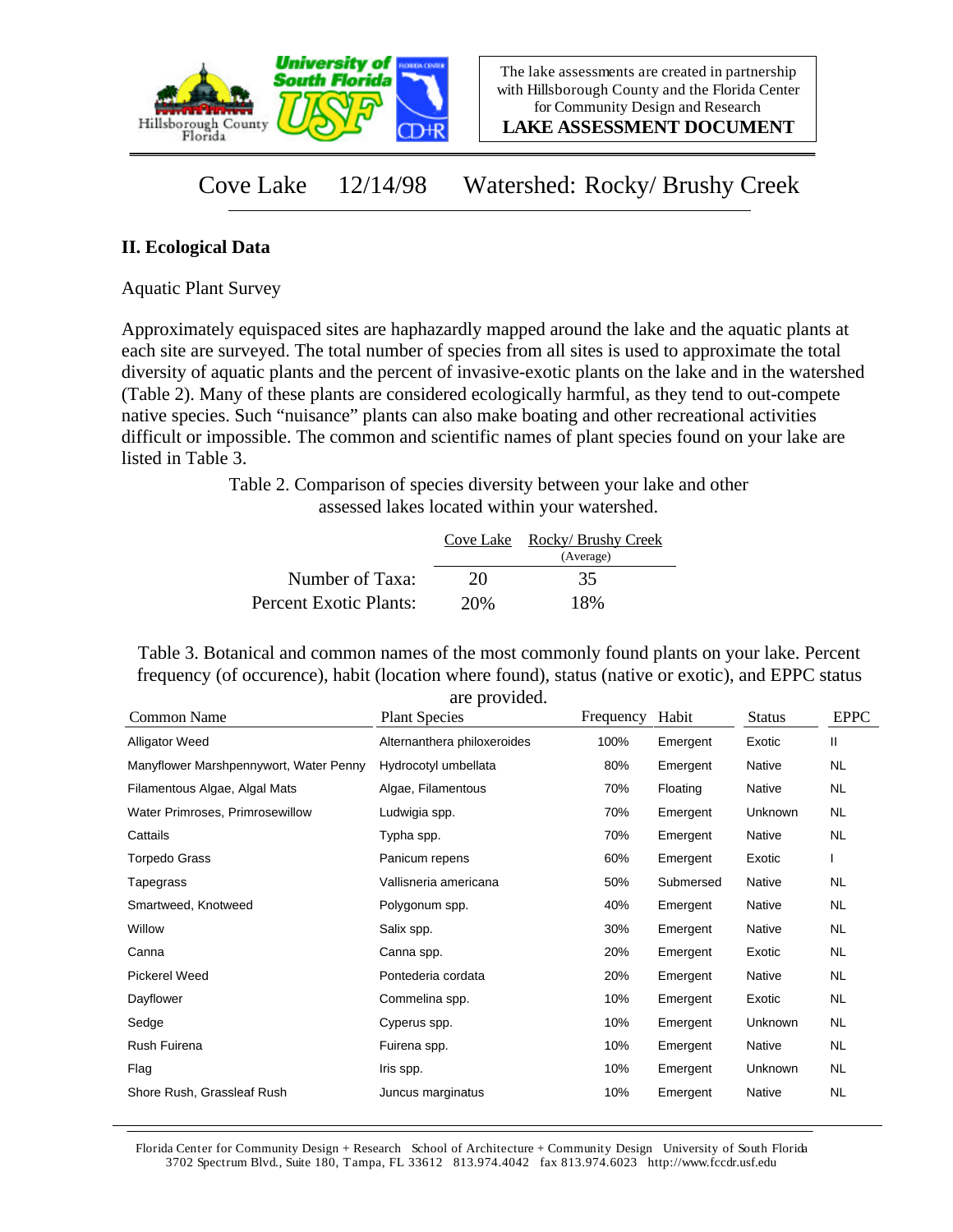Cove Lake 12/14/98 Watershed: Rocky/ Brushy Creek

| Climbing Hempvine                 | Mikania scandens      | 10% | Emergent | Native        | NL        |
|-----------------------------------|-----------------------|-----|----------|---------------|-----------|
| Bulltonque Arrowhead, Duck Potato | Sagittaria lancifolia | 10% | Emergent | <b>Native</b> | <b>NL</b> |
| Water Spangles, Water Fern        | Salvinia minima       | 10% | Floating | <b>Native</b> | <b>NL</b> |
| Cypress                           | Taxodium spp.         | 10% | Emergent | <b>Native</b> | NL        |